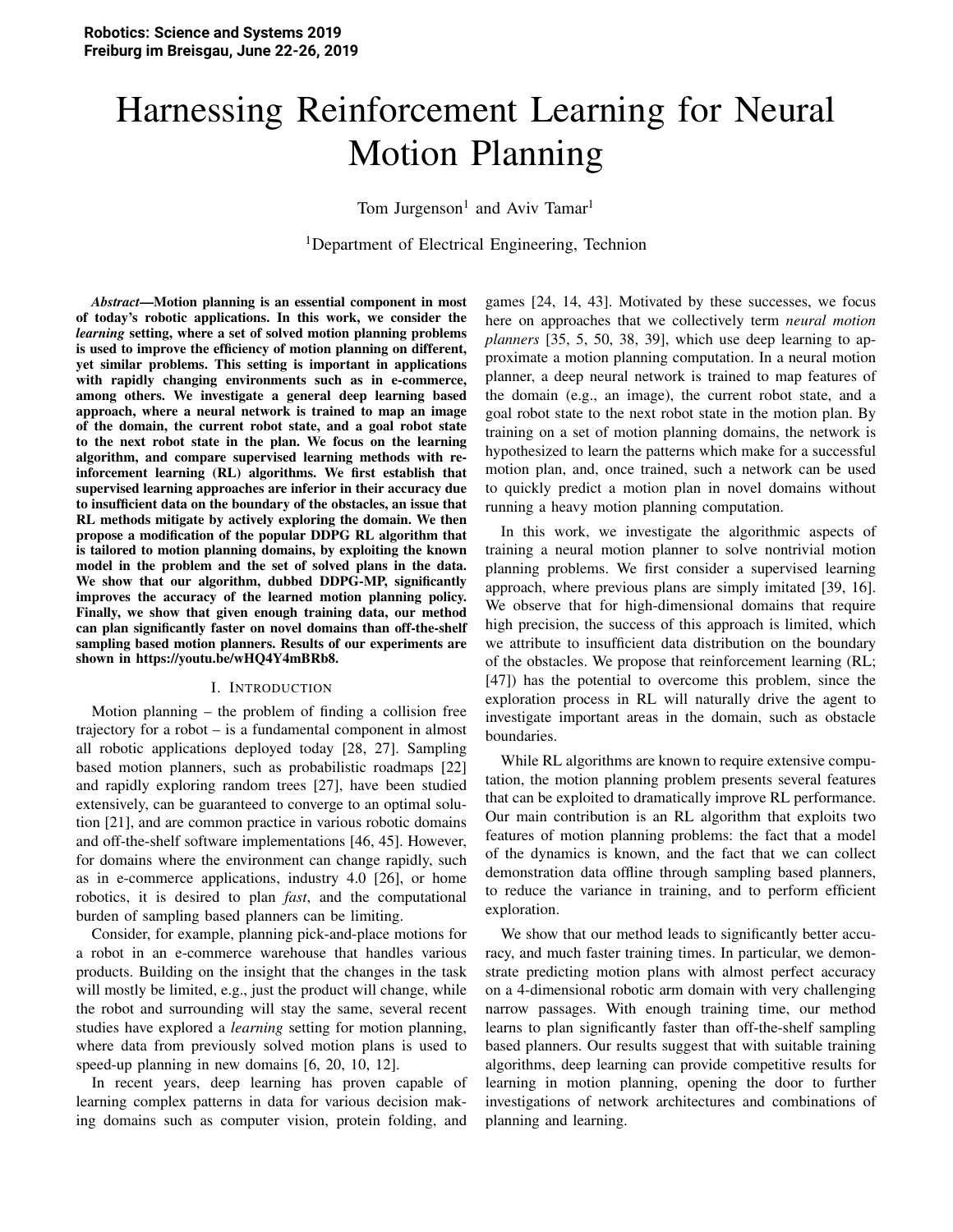

Fig. 1: DDPG-MP solves a narrow passage work-space. The figure shows several joint configurations along a successful plan executed by DDPG-MP for a narrow passage work-space (dubbed the *hard* scenario in Section VII). The episode starts at topleft image and ends at the bottom right. The green and yellow spheres mark the starting-pose and end-pose of the end-effector,  $t$  marks the time-step. Note the high precision required to navigate through the two rightmost obstacles without collision.

# **II. BACKGROUND**

We begin with background on motion planning, imitation learning, and RL.

# A. Motion Planning

We follow a standard motion planning formulation [28]. Let  $C$  denote the configuration space (joint space) of the robot, let  $S$  denote the task space (position and orientation) of the end effector, and let  $FK : C \rightarrow S$  be the robot's forward kinematics. Let  $F \subset C$  denote the free space, and  $\phi : C \to$  $\{True, False\}$  a collision predicate that returns  $True$  if  $c \in$  $F$ . In the motion planning problem, the robot starts from a joint position  $c_0 \in C$ , and is required to produce a trajectory plan  $T : [0,1] \rightarrow C$  in the free space that ends with the endeffector at a goal pose  $g \in S$ :

$$
T(0) = c_0, \quad FK(T(1)) = g, \quad \forall a \in [0, 1]: \phi(T(a)) = True.
$$
\n(1)

Popular motion planning algorithms rely on sampling the workspace, and effectively return a list of configurations  $c_0, \ldots, c_T$  which make up the motion plan. A continuous plan is then derived by interpolation or smoothing [27]. We denote by  $W = \{F, c_0, g\}$  a tuple that describes the *workspace* – the parameters of a motion planning problem for a given robotic domain.

# **B.** Reinforcement Learning

In Reinforcement Learning (RL), an agent interacts with an environment  $E$  by observing the current state and executing an action in discrete time steps. Once an action is executed the state changes (the change can be either deterministic or stochastic), the agent receives a reward and the process repeats until termination. This can be modeled as a Markov Decision Process (MDP [47]) with a state space  $S$ , action space A, an initial state distribution  $\rho(s_1)$ , transition dynamics  $p(s_{t+1}|s_t, a_t)$ , and scalar reward function  $r(s_t, a_t)$ .

The goal of the agent is to interact with  $E$  by selecting actions according to some policy  $\pi(a|s)$  (possibly stochastic) which maximizes the  $\gamma$ -discounted future rewards defined for time step t as  $R_t = \mathbb{E}\left[\sum_{i=t}^{\infty} \gamma^{i-t} r(s_i, a_i)\right]$ . Let  $Q^{\pi}(s, a)$  be the expected discounted future reward obtained by following policy  $\pi$ , after executing action a from state s:  $Q^{\pi}(s, a)$  =  $\mathbb{E}[R_t | s_t = a, a_t = a, \pi]$ . An important relation between current and future  $Q^{\pi}$  is the Bellman equation:

$$
Q^{\pi}(s_t, a_t) = \n\mathbb{E}_{s_{t+1} \sim p} \left[ r(s_t, a_t) + \gamma \mathbb{E}_{a_{t+1} \sim \pi(s_{t+1})} \left[ Q^{\pi}(s_{t+1}, a_{t+1}) \right] \right].
$$
\n(2)

Let  $Q^*(s, a)$  be the maximal expected discounted reward obtained by any strategy, after executing action  $a$  from state s:  $Q^*(s, a) = \max_{\pi} \mathbb{E}[R_t | s_t = a, a_t = a, \pi]$ . For the optimal policy  $\pi^*$  we have  $Q^{\pi^*}(s, a) = Q^*(s, a)$  for all states and actions. The goal of an RL algorithm is to find such a policy.

# C. Actor-Critic Algorithm: DDPG

Actor-critic is a popular RL approach [47]. The actor  $\pi(s|a)$ models a policy, while the critic  $\hat{Q}(s, a)$  approximates the state-action value of the actor. The learning process interleaves improving the critic (for example, by using temporal difference learning [47]), with updating the policy towards actions with higher state-action values.

Deep Deterministic Policy Gradient (DDPG [31]) is an actor-critic RL algorithm designed for continuous state and action spaces, where  $\pi$  and  $\hat{Q}$  are modeled using neural networks, and  $\pi$  is a deterministic policy with weights  $\theta$ . DDPG is an off-policy algorithm: it learns by observing actions taken by a stochastic exploration policy  $\beta$ , and storing the observed transitions in a *replay buffer* [33]. DDPG alternates between learning  $Q$  and learning  $\pi$ , fixing one while training the other. Specifically, the update of  $\pi$  ascends in the direction which maximizes  $\ddot{Q}$ , motivated by the policy gradient theorem:

$$
\nabla_{\theta} J \approx \mathbb{E}_{s \sim \beta} \left[ \nabla_{\theta} \hat{Q}(s, a) \right], \tag{3}
$$

where  $J$  denotes the expected discounted return [31].

### D. Hindsight Experience Replay

In a motion planning setting, the policy needs to be *goal*conditioned, i.e., taking in a goal state as an input parameter. The recent hindsight experience replay (HER) [4], is an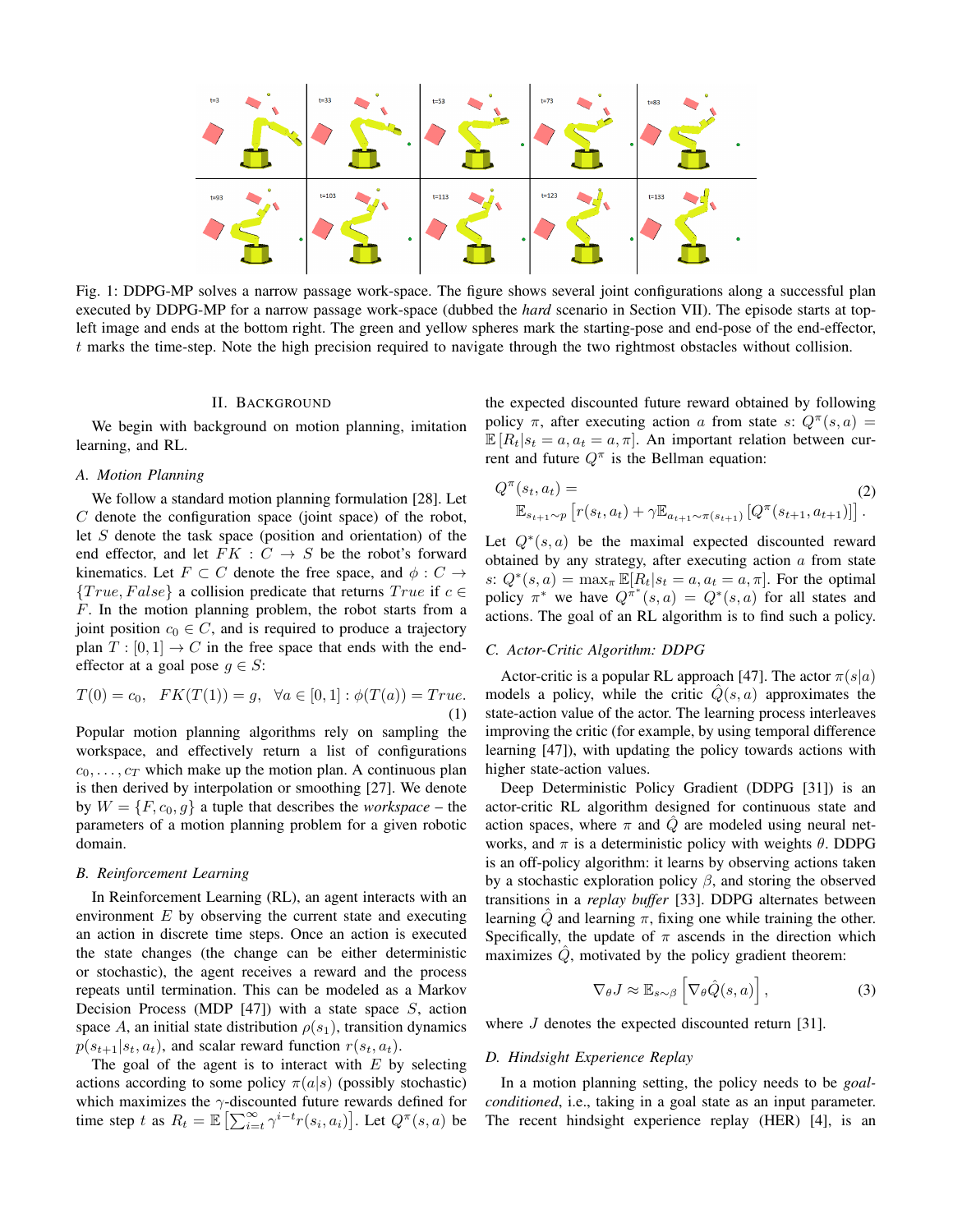extension of off-policy RL methods such as DDPG to goalconditioned policies. The idea is that, upon failing an episode (not reaching the goal), the agent adds to the replay-buffer an episode comprised of the same states and actions seen in the failed episode, but with the original goal replaced with the last encountered step – making the episode a success in hindsight. By making success more frequent, the agent is trained by an implicit curriculum, which eventually learns to cover the goal space. Indeed, HER has led to state-of-the-art results in goalconditioned RL [4, 44, 30].

# E. Imitation Learning

In imitation learning [41], a decision making policy is learned from observing expert behavior. Following the RL notation, given a data set of  $N$  expert demonstrations  $\{s_i^{exp}, a_i^{exp}\}_{i=1}^N$ , the problem is to find a policy  $\pi = P(a|s)$ that imitates the expert behavior. A popular imitation learning method is behavioral cloning [37], where  $\pi$  in learned by maximizing the data log likelihood  $\sum_{i=1}^{N} \log \pi(a_i^{exp}|s_i^{exp})$ .

DAgger [40] is an imitation learning algorithm that corrects the distribution mismatch problem, where the distribution of states in the learning corpus may be different than the distribution of states encountered by the learned policy. In DAgger, after training a policy using behavioral cloning, the policy is executed, and additional expert data is first collected for all states visited, and then added to the agent's data-set. Afterwards, a new policy is trained on the updated data-set and the process repeats to convergence.

# **III. PROBLEM FORMULATION**

We consider the problem of learning for motion planning. In this setting, we assume that motion planning workspaces are generated from some (unknown) distribution  $P(W)$ . We are given a training data set of N workspaces  $\{W_i\}_{i=1}^N$  drawn from  $P$ , and the goal is to use this data to plan faster in an unseen test workspace  $W_{test}$ , also drawn from  $P$ .

We focus on an approach termed neural motion planning (NMP) [39]. In NMP, a workspace  $W$  is described by a set of features, or context vector,  $w$ . The goal in NMP is to train a neural network policy  $\pi$  that maps w and the current configuration of the robot  $c_t$  to the next step in a motion plan  $c_{t+1}$ . Once trained, such a network can produce a motion plan by unrolling the predictions to produce a list of states  $c_0, \ldots, c_T$ . We say that the motion plan is successful if it satisfies the motion planning problem conditions, i.e.,  $FK(c_T) = q$ , and  $\phi(c_t) = True \quad \forall 0 \leq t \leq T$ .<sup>1</sup> In the remainder of this work, we investigate how to best train the neural network in NMP.

# IV. IMITATION LEARNING VS. RL

A straightforward method for training an NMP is using imitation learning. In this approach, a standard motion planner  $(e.g., RRT^*)$  is used to solve all the training work spaces. These motion plans are used to train a neural network using, e.g., behavioral cloning. This approach has been shown to



Fig. 2: Data Distribution on Edges of Obstacles. Spheres indicate visited end-effector poses seen during training. Green spheres were generated by an RL agent (DDPG) while red spheres are imitation learning targets (i.e., produced by the motion planner). Note that near obstacle boundaries, green spheres are more dominant, indicating the sparsity of data that imitation learning agents have on the edges of obstacles.

work well for discrete planning problems [16, 9], and recently has been investigated in the context of NMP [39, 5, 50].

In our investigation, we found that for domains that require high precision in the motion plan, such as a robot moving through tight passages, the performance of imitation learning is severely limited (see explicit results in Section VII). We attribute this finding to the distribution of the training data, as depicted in figure 2 for the end effector of a robot arm moving in a narrow passage. In NMP, it is fundamental that the neural network learns not to hit obstacles. However, since the expert produces perfect motion plans, there is no information about hitting an obstacle in the training data. Note in Figure 2 that the data distribution for imitation learning does not cover the obstacle boundaries, thus there is no reason to expect that a network trained with this data will learn not to hit obstacles. This is an instance of the distribution mismatch problem described by Ross et al. [40]. While in principle the DAgger algorithm [40] could mitigate this issue, it is too costly to compute in practice as it requires running motion planning on every sample in the data. One can instead acquire expert data only for states that resulted in a collision. However, as we report in the supplementary material (Section C), this approach did not lead to a significant improvement, which we believe is due to theses samples not being well-balanced with the rest of the data.

We propose that RL is more suitable for training NMPs. In RL, the agent starts out with a policy that does not solve the task, and through trial and error it gradually collects data on how not to hit obstacles, thereby improving its policy. Indeed, as depicted in Figure 2, the data distribution in RL has much more presence near the obstacle boundaries – the critical decision points for motion planning. Therefore, in this work we pursue an RL approach to NMP, as we describe next.

<sup>&</sup>lt;sup>1</sup>In practice, we can only verify that  $||FK(c_T) - g|| < \epsilon$ , for a small  $\epsilon$ .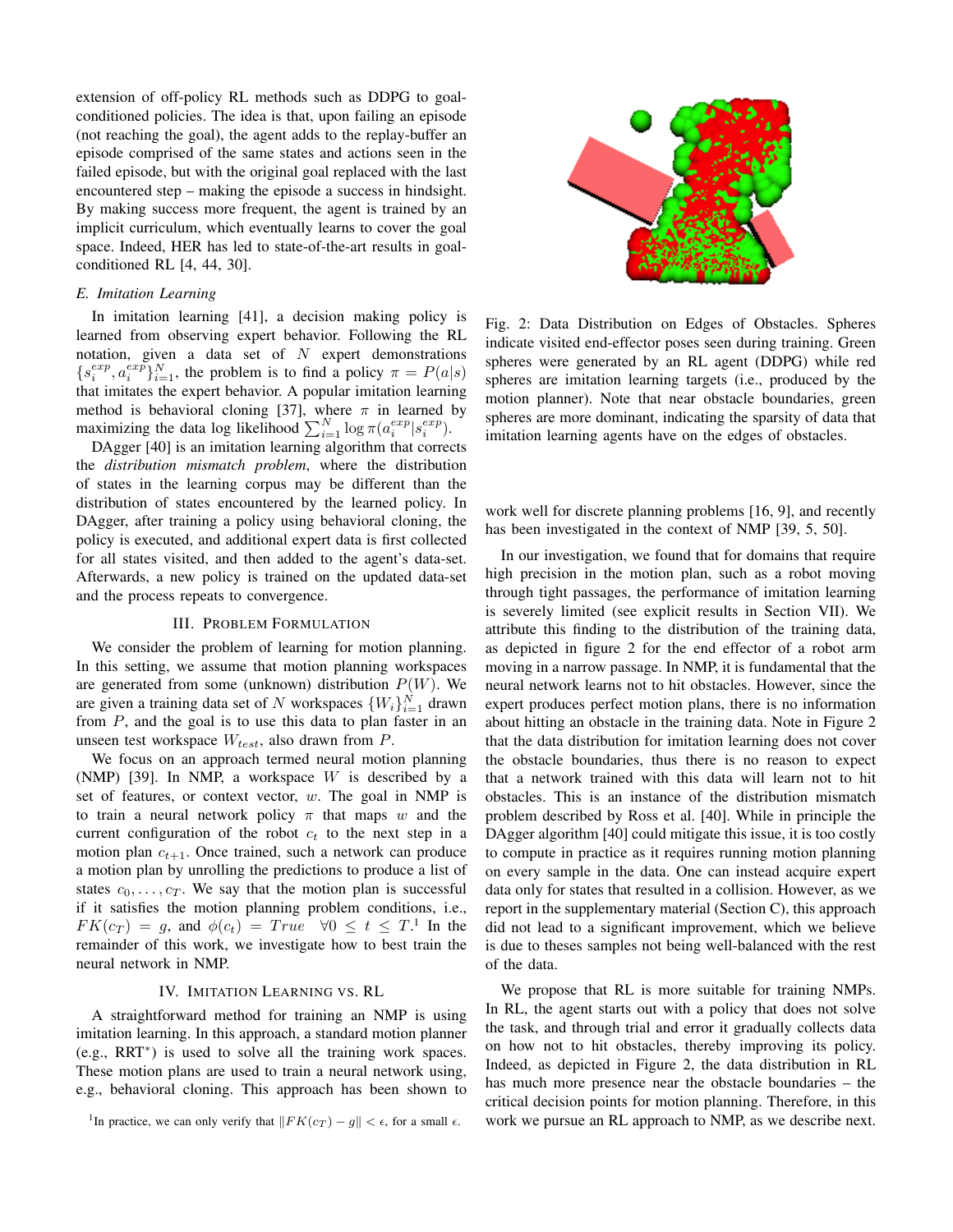#### V. RL FOR MOTION PLANNING

In this section we first describe an RL formulation for NMP. and then propose a specialized RL algorithm for this domain.

We consider an episodic RL setting [47], where at each episode a workspace  $W$  is randomly selected from the training set, and the task is to plan a successful motion plan in it. At time step t of an episode, the robot configuration is  $c_t$  and the context vector for W is w. We define the state  $s_t$  to be the tuple  $\{w, c_t\}$ , and the action to be the difference in the robot configuration: $<sup>2</sup>$ </sup>

$$
c_{t+1} = c_t + a_t. \tag{4}
$$

Note that this implies deterministic dynamics, since the context vector  $w$  is assumed to remain constant. The next state is:

$$
s_{t+1} = \{w, c_t + a_t\} \doteq f(s_t, a_t). \tag{5}
$$

Upon hitting an obstacle, or after reaching the goal, the episode terminates. We define a reward such that maximizing it produces a correct solution to the motion planning problem, by encouraging movement toward the goal and not hitting obstacles. Note that any transition  $\{c_t, c_{t+1}\}\$  can belong to one of three classes: free space movement, denoted as  $T_{free}$ ; collision, denoted as  $T_{col}$ ; and reaching the goal, denoted as  $T_{goal}$ . The transition reward is:

$$
r_t^T = \begin{cases} -\epsilon, & (c_t, c_{t+1}) \in T_{free}, \\ 1, & (c_t, c_{t+1}) \in T_{goal}, \\ -1, & (c_t, c_{t+1}) \in T_{col}. \end{cases}
$$
(6)

The constant  $\epsilon > 0$  needs to be small enough such that the robot prefers moving in free space than colliding; we empirically set it to 0.01 in our experiments.

Some motion planning problems may include additional rewards. For example, in our experiments we wanted to encourage the robot not waste effort by trying to move a joint beyond its limits. To model this, we use a reward of  $r_t^D$  (domain specific reward), which in our case is the norm of the wasted movement (full details in section B). Finally, the full reward of the system is  $r_t = r_t^T + r_t^D$ .

# A. The DDPG-MP Algorithm

We next present Deep Deterministic Policy Gradient for Motion Planning (DDPG-MP) – a deep RL algorithm tailored for training an NMP. To motivate the algorithm, we observe that in the context of RL, the motion planning setting admits the following unique features:

- 1) The dynamics  $(Eq. (4))$  and reward  $(Eq. (6))$  are known.
- 2) Similar to imitation learning, we can obtain expert demonstrations for the work spaces in our training data.

Since our problem is deterministic, we build on the DDPG algorithm [31], a strong and popular deep RL algorithm for continuous control. We add to DDPG two modifications that exploit the motion planning features described above: we

 $2$ Our work can be extended to kinodynamic motion planning by including the robot's dynamics. We defer this to future work.

propose a model-based actor update that reduces variance, and use the expert demonstrations to perform efficient exploration. We next describe each idea in detail (for pseudo-code see Section A in the supplementary material).

## B. Model-Based Actor Update

When training the actor network, the model is updated in the direction which maximizes  $Q^{\pi}$ . However,  $Q^{\pi}$  is not known, and we only have access to an approximation  $\tilde{Q}^{\pi}$  learned by the critic, resulting in errors (due to bias and variance) in the policy gradient estimation of the actor. A key observation in our work is that we can reduce errors in the actor update by using the known dynamics model. Note that in a deterministic domain with a deterministic policy, by definition (cf. Eq. (2)) we have that for any  $k \in [0, 1, \dots]$ 

$$
Q^{\pi}(s_t, a_t) = r(s_t, a_t) + \dots + \gamma^{k-1} r(s_{t+k}, \pi(s_{t+k})) + \gamma^k Q^{\pi}(s_{t+k+1}, \pi(s_{t+k+1})).
$$

Thus, if we know the reward function and transition function, we can estimate  $Q^{\pi}$  as  $r(s_t, a_t) + \cdots + \gamma^{k-1} r(s_{t+k}, \pi(s_{t+k})) +$  $\gamma^{k} \hat{Q}^{\pi}(s_{t+k+1}, \pi(s_{t+k+1}))$ , and we expect that as k grows, the error in this approximation will reduce [17] (for  $k \to \infty$  the error is zero). In our experiments, we found that  $k = 1$  is enough to significantly improve the actor update, and in the following we focus on this case. Extending our result to  $k > 1$ is straightforward.

Following the above derivation, keeping in mind that transitioning to a goal or obstacle terminates the episode, and using the specific form of the dynamics in our problem (5), we obtain the following actor update:

$$
\nabla_{\theta} J = \mathbb{E}_{s \sim \beta} \left[ \nabla_{\theta} \left( r(s_t, \pi(s_t)) + \gamma \mathbb{I}_{(c_t, c_{t+1}) \in T_{free}} Q(f(s_t, \pi(s_t)), \pi(f(s_t, \pi(s_t)))) \right) \right]
$$
\n
$$
(7)
$$

Note, however, that both the indicator function in (7) and our reward function (6) are non differentiable, and their stepfunction structure means that the reward gradients in (7) will not be informative.

We therefore propose to use a smoothed reward function  $\widetilde{r}$  and a smooth approximation  $\widetilde{p}$  to  $\mathbb{I}_{(c_t,c_{t+1})\in T_{free}}$  instead. While one can derive explicit smoothing functions for these, in our work we opted for a general approach using supervised learning. Specifically, we represent  $\widetilde{r}(w, c_t, c_{t+1})$  and  $\widetilde{p}(w, c_t, c_{t+1})$  as neural networks, and train them using random samples of robot configurations. Technical implementation details regarding these models are given in Section D of the supplementary material. $3$ 

# C. Targeted Exploration via Expert Demonstrations Scoring

Another disadvantage of DDPG is sample inefficiency that occurs because of uninformed exploration. DDPG's exploration policy selects a random action in every step with low probability to discover novel moves. This exploration policy makes succeeding in narrow passages highly unlikely, since

<sup>&</sup>lt;sup>3</sup>There are many possible choices for reward smoothing. We chose to model it as a neural network since it was easy to implement in out setup.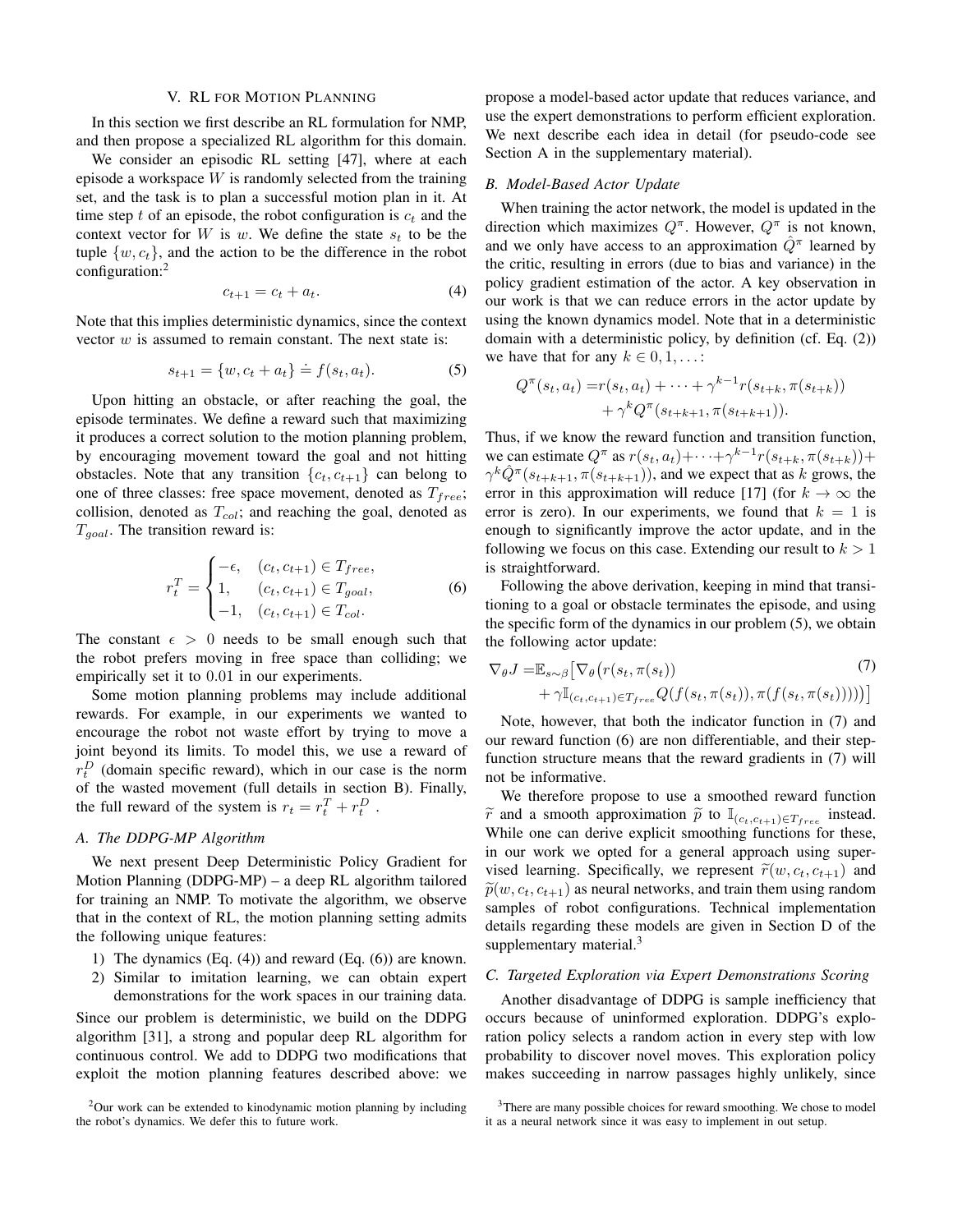these often require a very specific action sequence with no guiding reward signal along the way. Since the probability to randomly generate such a sequence of actions is extremely low, the agent can never reach the other side of the passage to collect the reward. Worse, randomly exploring this narrow corridor leads in practice to many collisions, making the agent avoid entering the passage in the first place.

We propose to overcome the issue by providing the agent with motion planner demonstrations for failed work spaces. This is especially important in tight passages since instead of failing over-and-over, after the first failure the agent gets a useful signal that it can use to learn appropriate actions. Note that this strategy implicitly generates a curriculum: easier failure cases resolve earlier during training and the agent stops receiving demonstrations for those, while harder cases are still supplied with demonstrations. At the end of training we expect to succeed in most attempts and thus not use this exploration strategy, which is inline with other exploration strategies where the noise is being reduced over time, e.g using an  $\epsilon$ -greedy approach with a decreasing  $\epsilon$  over time [47].

Let  $\tau_W = (c_0^{\tau}, a_0, c_1^{\tau}, a_1...a_{N-1}, c_N^{\tau})$  be a trajectory produced by a motion planner, which is a solution to a failed workspace query  $W = \{F, c_0, g\}$ , i.e  $c_0^{\tau} = c_0$  and  $FK(c_N^{\tau}) =$ g. In order to incorporate the information of  $\tau_W$  to the replay buffer, we only need to assign a reward to every transition, to obtain  $(c_i^{\tau}, a_i, r_i, c_{i+1}^{\tau})$ . Because  $\tau_W$  is known to be a valid trajectory, this process is straightforward – by applying Eq. (6), to obtain  $r_i$ . This strategy can be seen as a 'smart' form of exploration, where instead of trying random actions, we are guided by the motion planner to try actions that result in success. We have found that this allows us to reduce the magnitude of the random exploration required for DDPG to work, thereby obtaining a much more stable algorithm.

# VI. RELATED WORK

The idea of learning from experience to plan faster in motion planning has been studied under various approaches, such as using a library of past trajectories [7, 20, 6, 10], learning the sampling procedure [32, 19, 25], learning a latent representation of obstacles [19], and learning to select goals  $[12]$ .

The idea of using a neural network for motion planning (termed here as NMP) dates back to the previous decade [15, 49]. Following recent advances in deep learning [24], interest in these methods has rekindled [35, 5, 50, 38, 39]. The potential advantages of NMP are the possibility of generalizing to different domains, working directly on raw perceptual signals such as images, and a low memory footprint: once trained, the NMP is a compact prediction model that does not require storing a large library of trajectories. While most previous work on NMP concerned the neural network architecture [e.g., 29, 39, 50, 5], in this work we focus on a parallel investigation - the training algorithm for NMP. We believe that with better architectures, our results can be further improved.

RL for continuous control has been explored extensively [42, 31]. Our method builds on two main ideas for improving RL: using expert demonstrations, and a modelbased update for the policy gradient. While similar ideas have been explored in the literature [e.g., 34, 36, 17], our formulation is tailored for the NMP setting, and is, to the best of our knowledge, novel.

Using neural networks for planning in discrete tasks has been explored for navigation [48], task planning and combinatorial optimization [16, 9] and games [43]. Interestingly, the seminal AlphaGo program [43] exploited expert demonstrations and the known structure of the game to improve RL. Our work exploits similar properties of continuous motion planning domains, therefore requiring different methods.

#### VII. RESULTS

In this section we evaluate the DDPG-MP algorithm on various NMP domains, and show that it obtains state-of-the-art results in training an NMP model. In addition, we investigate the components that contribute to DDPG-MP's success using an ablation study. Finally, we show that using DDPG-MP we can significantly improve upon the planning times of conventional motion planners. We investigate the following questions:

- 1) Is RL more suitable for NMP than imitation learning?
- 2) Can DDPG-MP obtain state-of-the-art results for NMP?
- 3) Can NMP models trained with DDPG-MP generalize to unseen work spaces with a high success rate?
- 4) Can we use NMP models to plan faster than sampling based motion planners?
- We next describe the experimental settings we used.

**NMP** Architecture: As outlined above, in this work we wish to disentangle the questions of NMP architectures from the NMP training algorithm. Therefore, we chose popular neural network architectures that were the same for all methods we tested. Specifically, for domains without image inputs we used fully connected neural networks, which are popular for continuous control [13]. For domains with image inputs we used convolutional layers followed by fully connected layers [33, 31]. We provide full details of the network architecture in Section B of the supplementary material.

Simulation environment: In our choice of a domain, we opted for an environment that can present challenging planning problems, yet be simple enough visually to not require complex perception efforts. We chose a 4DoF WidowX robotic arm [1], with movement restricted the XZ plane, and boxshaped obstacles in various sizes, positions, and orientations. Restricting movement to the plane allows us to capture the domain using a simple 2-dimensional image of the obstacles, which is natural for processing with convolutional neural networks, as discussed above. By varying the positioning of the obstacles, we can generate planning problems with various difficulty levels. We note that this setup is significantly more challenging than the point robots and car-like robots explored in previous NMP work [e.g., 39].

We used Tensorflow [2] for training the neural networks. Our code is available at https://github.com/tomjur/ ModelBasedDDPG.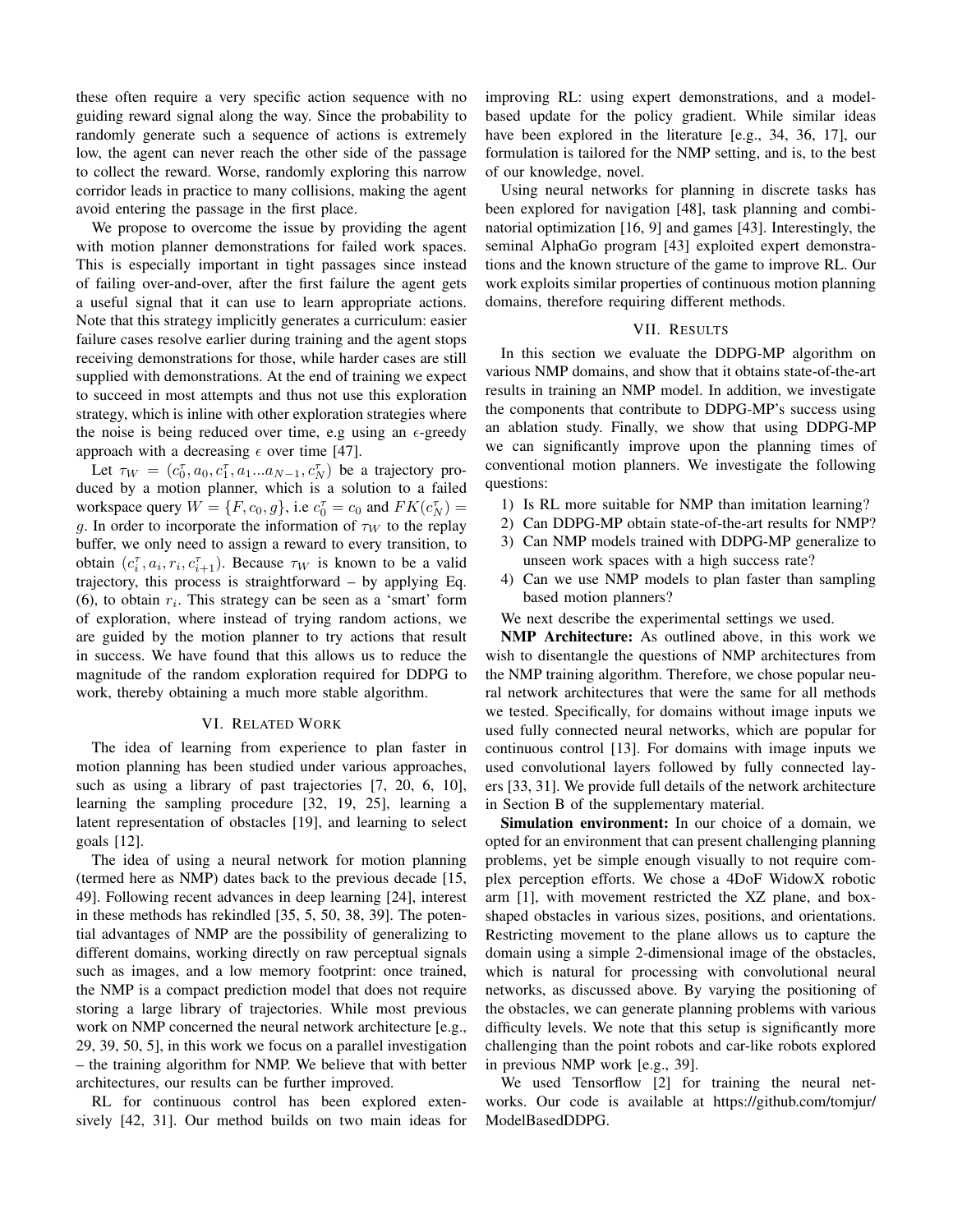

Fig. 3: Scenarios - the *simple* (left), *hard* (middle) and four random samples from the *vision* (right) scenarios used in our experiments. Note that the obstacles' proximity to the arm make for a tight work space, especially in the *hard* scenario.

passage.

**Evaluation metric:** Evaluating the performance of agents trained with RL is a delicate matter [18], and in particular, how to choose the 'best' agent during training requires some validation metric. To address this, for each training run, the model iteration with highest test success-rate is taken and tested again on 1000 new validation work-spaces. This asserts that the reported scores are not just a lucky sample, but accurately capture the success rate of the model (the validation success-rates are mostly lower than the best test success-rates).

Scenarios: Within the simulation described above, we conducted experiments on three scenarios, which we term simple, hard and vision, as depicted in Figure 3. The simple scenario (Figure 3a) contains just a single obstacle. The *hard* scenario (Figure 3b) was manually designed with a challenging obstacle configuration: three obstacles, such that the two top obstacles create a narrow passage where a sequence of very specific movements is required in order to cross. For the NMP problem, in both *simple* and *hard* scenarios the obstacle configuration is fixed, and the only variation is in the starting and goal positions. Formally,  $W = (F, c_0, g)$  contains a fixed F, and  $c_0$ and  $g$  are sampled from a distribution of feasible trajectories. The context vector  $w$  is simply  $q$ .

The *vision* scenario, shown in Figure 3c, is used to investigate generalization to unseen obstacle configurations. We generated a data set of 1000 random obstacle configurations, partitioned to 80% train and 20% test. We report success rates on the test set. For this scenario all three parts of  $W = (F, c_0, q)$  are randomly sampled, and the context vector in this case contains both an image  $I_F$  of the obstacle configuration, and the goal pose  $q$ .

We note that when sampling random work spaces (either obstacles or starting positions and goals), trivial problems, such as problems that do not require crossing obstacles, or where the goal is very close to the starting point, are frequent. To focus on interesting planning problems, we used rejection sampling to bias our testing to problems that require crossing from one side of an obstacle to the other. We note that in the *hard* and *vision* scenarios, the arm often needs to cross more than a single obstacle, making the task even more challenging. The difficulty of our domain is best appreciated



Fig. 4: Simple scenario success rate: visual comparison between DDPG in green, to DDPG-MP (no expert) in blue. Each curve shows the average test success rate of 3 runs, with the upper and lower bounds the maximal and minimal values respectively. Each data-point is the count of successful workspaces out of 200 test work-spaces shown to the model during testing.



Fig. 5: Comparison between IL method to our method on the simple workspace.

in the accompanying video https://youtu.be/wHQ4Y4mBRb8. Full details of the sampling process are given in Section B. We next present our results.

## A. Imitation Learning vs. RL

As mentioned above, we have found that imitation learning does not provide accurate enough training for NMP. We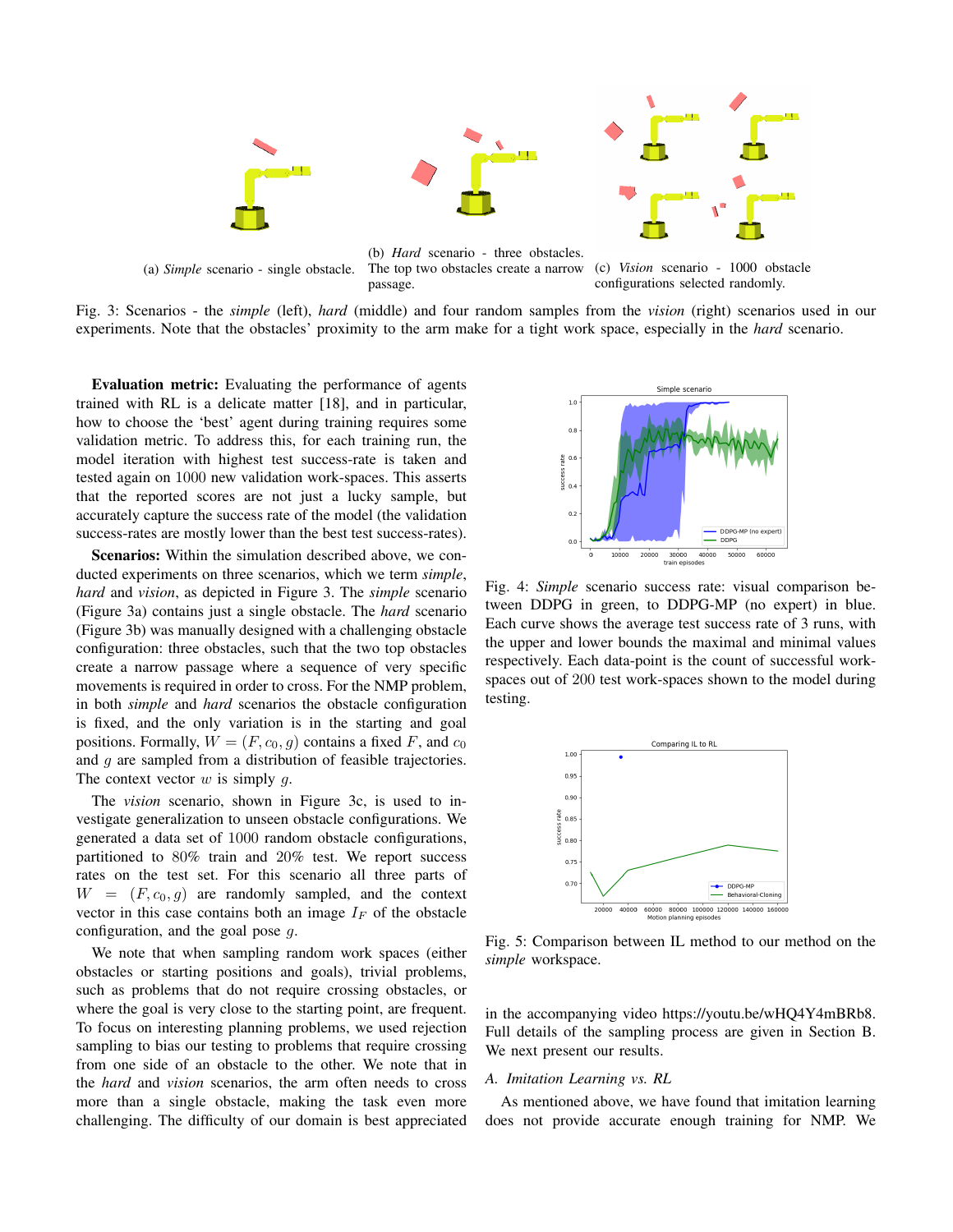| Model               | <b>Test</b> | Validation |
|---------------------|-------------|------------|
| <b>DDPG</b>         | 0.865       | 0.82533    |
| DDPG-MP (no expert) | 1.0         | 0.99366    |

TABLE I: Success rates simple scenario

demonstrate this here for the *simple* scenario, while similar results were obtained for other scenarios. We collected up to 160K expert demonstrations and trained imitation learning agents using behavioral cloning and DAgger. The results are presented in Figure 5, for various sizes of the training data set. The best behavioral-cloning and DAgger models reached a success rate of only 0.78 and 0.8 respectively. We also observed that the success-rate gains were diminishing, meaning that there is little contribution in adding more data. RL, on the other hand, was able to obtain a near-perfect NMP with a fraction of the expert demonstrations. This is explained in Figure 2 by observing the data distribution of RL and imitation learning, and noting that for RL the data is better distributed in the important areas – near obstacles.

# **B.** RL for NMP

Next we evaluate DDPG-MP for NMP. We compare to two baselines: the original DDPG [31], and DDPG with HER [4], the current state-of-the-art in RL for learning goalconditioned policies. Figures 4 and 6 plot the test success rate during training for the simple and hard scenarios. Tables II and III show the validation success rates for the *hard* and vision scenarios. Observe that DDPG-MP is the model with highest success rate in every experiment conducted, and on the hard scenario, alternative approaches only reach 0.31 success rate, while DDPG-MP reached a near-perfect success rate of 0.97. These results demonstrate the effectiveness of DDPG-MP in learning neural network policies for motion planning, especially when the problem is challenging in the sense that it requires navigating through narrow passages.

In the following we perform an ablation study to identify the components that make DDPG-MP so successful.

## C. Investigating the Model Based Actor Update

In this section, we investigate the importance of the modelbased actor update in DDPG-MP. To study this, we ablate the smart exploration component of DDPG-MP, and instead use the vanilla DDPG exploration. We call this algorithm DDPG-MP-no-expert. Thus, the only difference between DDPG-MPno-expert and conventional DDPG is in changing the actor objective function from Eq.  $(3)$  to Eq.  $(7)$ . As shown in figure 4 and table I, DDPG-MP-no-expert significantly improves the precision and speed-of-convergence in comparison to DDPG. Specifically, DDPG trained on the full 64K work-spaces reaches a validation success rate of 0.825. Meanwhile, DDPG-MP-no-expert needed on average 33082.66 episodes to reach a test success score of 1.0 and stop, achieving an average validation score of 0.9936.

| Model                   | <b>Test</b> | <b>Validation</b> |
|-------------------------|-------------|-------------------|
| <b>DDPG</b>             | 0.36833     | 0.31766           |
| DDPG+HER                | 0.3633      | 0.286             |
| DDPG-MP (no expert)     | 0.83        | 0.81933           |
| DDPG-MP+HER (no expert) | 0.72833     | 0.68866           |
| DDPG-MP (full)          | 0.99        | 0.9733            |

TABLE II: Success rates *hard* scenario

# D. Investigating Exploration via Expert Demonstrations

The *hard* scenario is a challenging motion planning environment to learn: the narrow corridor requires a very precise sequence of actions without much room for errors. Moreover, since most work-space queries (which are presented randomly to the agent) do not include this portion of the state space, it is rare for the agent to see states in the corridor and is therefore prone to the problem of catastrophic forgetting. Under regular RL exploration strategies this task is either impossible or requires a large amount of episodes which the exploration happens to give the correct sequence over and over.

The targeted exploration method via expert demonstrations of Section V-C is shown to be an effective solution to this problem. In this section, we both measure the contribution of this strategy, and compare it to HER, a popular state-of-the-art exploration strategy.

We start by comparing the baselines DDPG with and without HER to DDPG-MP (full) as shown in Figure 6a. We can see that DDPG-MP reaches a near-perfect validation successrate of 0.9733, while the DDPG and DDPG+HER only reach 0.318 and 0.286 each, demonstrating that the complete DDPG-MP algorithm is better in this scenario than both baselines.

Next, we would like to understand the contribution of using demonstrations to explore. For this purpose, in Figure 6b we compare DDPG-MP with a vanilla exploration strategy (i.e., replacing the expert demonstrations exploration with the standard DDPG exploration) to DDPG-MP with a HER exploration strategy (i.e., replacing the expert demonstrations with HER) and the complete DDPG-MP algorithm.

Figure 6 shows the success rate over the number of training episodes, and Table II shows the average validation successrate, both clearly show that DDPG-MP (full) is the best model. Comparing DDPG-MP+HER (no expert) to DDPG-MP (no expert) we see that there is no benefit for using HER, and it even degrades the performance. We conclude that using HER is either not beneficial in this case, or requires more finetuning in order to make it work for these types of challenging motion planning scenarios. In Section E of the supplementary material we provide an in-depth analysis of why HER is not well suited for such motion planning scenarios.

Finally, we analyze our proposed exploration strategy by comparing DDPG-MP (no expert) to DDPG-MP (full). DDPG-MP (full) reaches a near-perfect success rate of 0.9733 compared to 0.81933 of DDPG-MP (no expert), and also learns 4X faster. These results clearly show that DDPG-MP's exploration strategy is beneficial.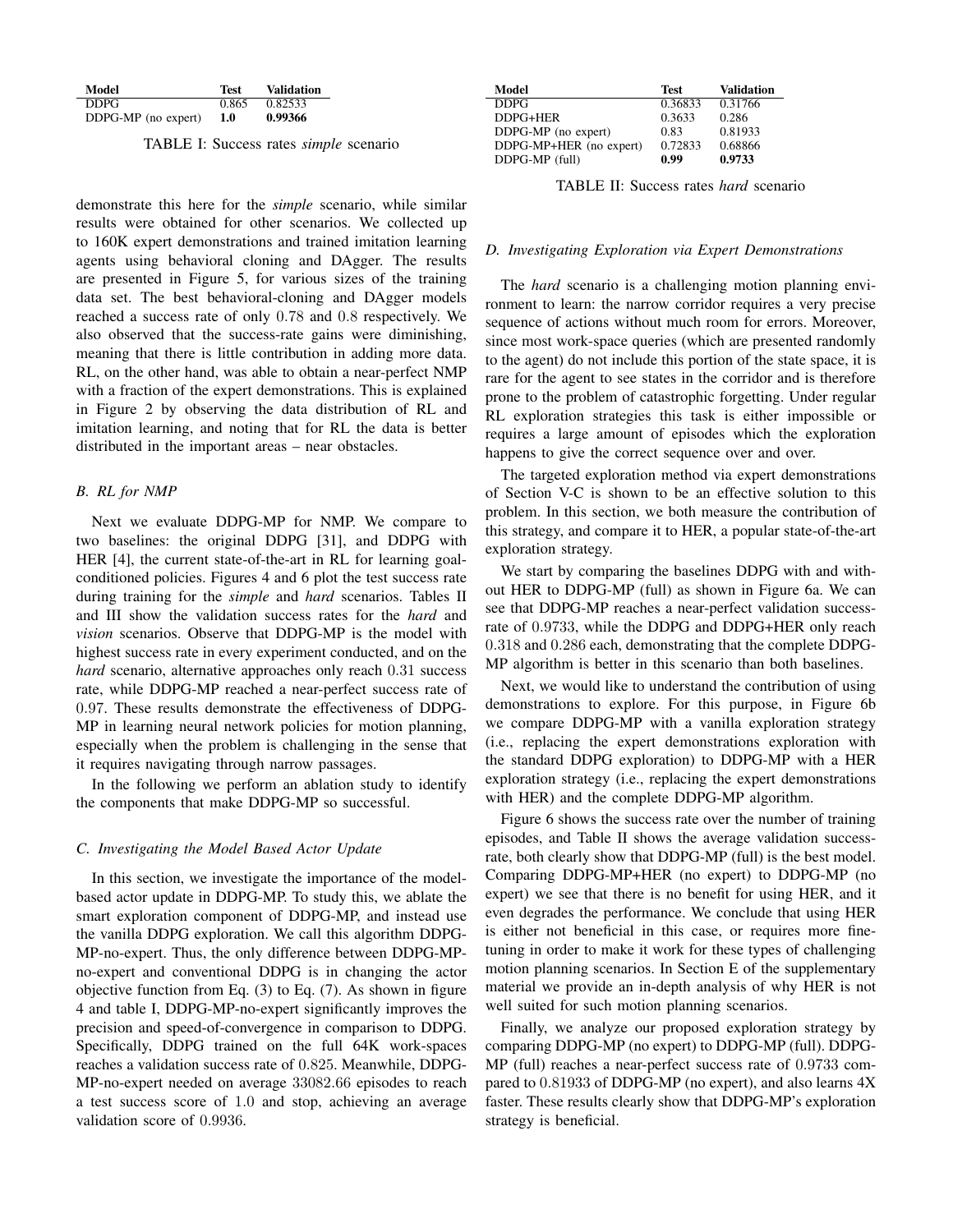

Fig. 6: Hard scenario results. 6a: Comparison with baselines. We compare DDPG and DDPG+HER in green and red, to DDPG-MP (our method) in blue. 6b: Comparing exploration strategies. We compare DDPG-MP with a vanilla DDPG exploration strategy (no expert) in blue, DDPG-MP with HER exploration strategy (DDPG-MP+HER) in green, and our exploration strategy utilizing expert demonstrations DDPG-MP (our method) in red. For both figures: each curve shows the average test success rate of 3 runs, with the upper and lower bounds the maximal and minimal values respectively. Each data-point is the count of successful work-spaces out of 200 test work-spaces shown to the model during testing.

| Model          | Test    | Validation |
|----------------|---------|------------|
| DDPG           | 0.9233  | 0.89733    |
| DDPG+HER       | 0.955   | 0.925      |
| DDPG-MP (full) | 0.96166 | 0.93566    |

TABLE III: Success rates for the vision scenario.

# E. Vision scenario: Generalization to Unseen Obstacles

The previous two experiments showed that DDPG-MP can generalize to unseen work spaces, where the obstacles are fixed but the start and goal configurations are varied. In this experiment we also investigate the effect of changing the obstacle configurations – can we train NMP models that generalize to previously unseen obstacle configurations? To answer this question we use the vision scenario, where with each work space, a visual input of the obstacles configuration is given to the model. We hypothesize that if unseen work spaces share some similarities with the work spaces seen during training, DDPG-MP will be able to generalize and solve the unseen scenarios with high accuracy.

Table III shows that all models reach high success rates, with DDPG-MP getting the highest validation success rate of 0.93. We note that the individual scenarios that comprise the *vision* scenarios were selected from an easier distribution of obstacle configurations compared to the *hard* scenario, and this may be the reason that models such as DDPG and DDPG+HER are almost on-par with DDPG-MP.

# F. Vision Scenario: Planning Times

Finally, we show that an NMP model trained with DDPG-MP has preferable running times to sample-based motion planners, for workspaces with an obstacle configuration not seen during training. To do this we compare the planning times it takes to produce trajectories for 100 random workspaces with unseen obstacle configurations (from the vision scenario test set). DDPG-MP takes 8.55 seconds to compute, while it takes 50.93 seconds for OpenRAVE's RRT motion planner – a 6X speedup in favor of DDPG-MP. The experiment was conducted on a Ubuntu 16 desktop machine, with a 12core Intel i7-8700k 3.7GHz CPU, 32GB RAM and NVIDIA GeForceGTX 1080Ti. We note that OpenRAVE uses C++ code, while our code runs in non-optimized python. We expect that with dedicated optimization these results would improve.

These planning times should be contrasted with the accuracy rate of the NMP approach. For a 93% success rate with a 6X speedup, a naive strategy that first tries to sample a plan using NMP, and if it fails (by running it through a collision checker) falls back to a conventional motion planner, a significant speedup on average would still be guaranteed. That said, we believe that smarter ways of combining the NMP with a conventional planner could be devised (e.g., along the lines of [16], which used an NMP as a search heuristic for discrete planning domains).

# VIII. CONCLUSION

We presented DDPG-MP: an RL based algorithm for training a neural motion planner. We showed that our method significantly improves the training time and final accuracy of the learned planner, compared to both imitation learning and state-of-the-art RL approaches. We further showed that our approach can be used to train neural networks that predict accurate motion plans given an image of the obstacles in the domain, and do so considerably faster than conventional motion planners.

In this work, we focused only on the learning algorithm for training a neural motion planner. Our results pave the way for further investigations of neural network architectures for motion planning, and combinations of learning based approaches with classical methods for motion planning.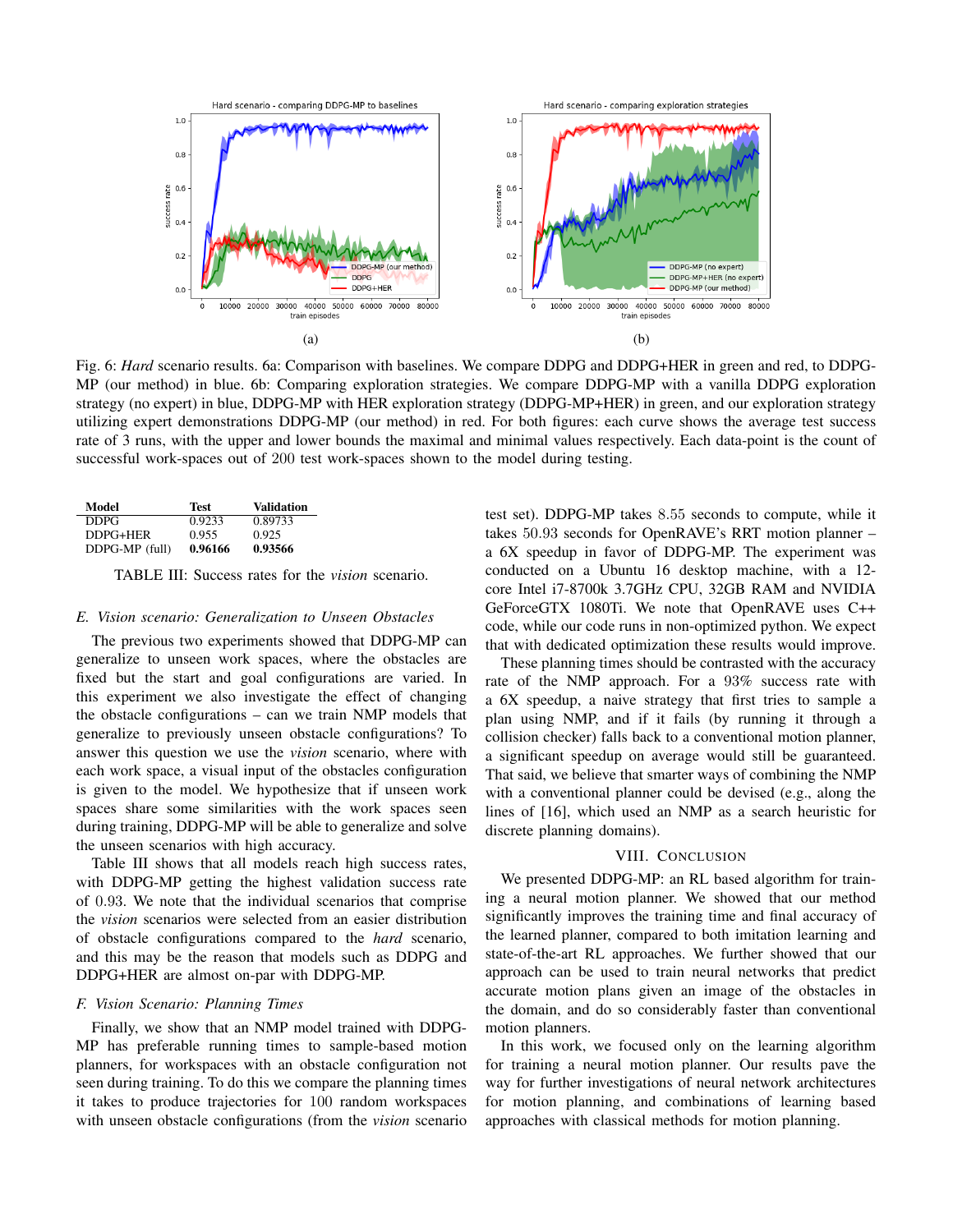#### **REFERENCES**

- [1] Trossen Robotics WidowX. https://www.trossenrobotics. com/widowxrobotarm. Accessed: 2019-01-30.
- [2] M. Abadi, A. Agarwal, P. Barham, E. Brevdo, Z. Chen, C. Citro, et al. TensorFlow: Large-scale machine learning on heterogeneous systems, 2015. URL http://tensorflow. org/. Software available from tensorflow.org.
- [3] A. F. Agarap. Deep learning using rectified linear units (relu). CoRR, abs/1803.08375, 2018. URL http://arxiv. org/abs/1803.08375.
- [4] M. Andrychowicz, F. Wolski, A. Ray, J. Schneider, R. Fong, P. Welinder, B. McGrew, J. Tobin, P. Abbeel, and W. Zaremba. Hindsight experience replay. In Advances in Neural Information Processing Systems, pages 5048-5058, 2017.
- [5] M. J. Bency. Towards Neural Network Embeddings of Optimal Motion Planners. PhD thesis, UC San Diego, 2018.
- [6] D. Berenson, P. Abbeel, and K. Goldberg. A robot path planning framework that learns from experience. In Robotics and Automation (ICRA), 2012 IEEE International Conference on, pages 3671-3678. IEEE, 2012.
- [7] M. S. Branicky, R. A. Knepper, and J. J. Kuffner. Path and trajectory diversity: Theory and algorithms. In Robotics and Automation, 2008. ICRA 2008. IEEE International Conference on, pages 1359-1364. IEEE, 2008.
- [8] D. Clevert, T. Unterthiner, and S. Hochreiter. Fast and accurate deep network learning by exponential linear units (elus). CoRR, abs/1511.07289, 2015. URL http: //arxiv.org/abs/1511.07289.
- [9] H. Dai, E. B. Khalil, Y. Zhang, B. Dilkina, and L. Song. Learning combinatorial optimization algorithms over graphs. *arXiv preprint arXiv:1704.01665*, 2017.
- [10] D. Dey, T. Y. Liu, B. Sofman, and J. A. Bagnell. Efficient optimization of control libraries. In AAAI, volume 1, page 4, 2012.
- [11] R. Diankov and J. Kuffner. Openrave: A planning architecture for autonomous robotics. Robotics Institute, Pittsburgh, PA, Tech. Rep. CMU-RI-TR-08-34, 79, 2008.
- [12] A. D. Dragan, G. J. Gordon, and S. S. Srinivasa. Learning from experience in manipulation planning: Setting the right goals. In Robotics Research, pages 309-326. Springer, 2017.
- [13] Y. Duan, X. Chen, R. Houthooft, J. Schulman, and P. Abbeel. Benchmarking deep reinforcement learning for continuous control. In *International Conference on* Machine Learning, pages 1329-1338, 2016.
- [14] R. Evans, J. Jumper, J. Kirkpatrick, L. Sifre, et al. De novo structure prediction with deep-learning based scoring. In In Thirteenth Critical Assessment of Techniques for Protein Structure Prediction (Abstracts), 1-4 December 2018.
- [15] R. Glasius, A. Komoda, and S. C. Gielen. Neural network dynamics for path planning and obstacle avoidance.

Neural Networks, 8(1):125-133, 1995.

- [16] E. Groshev, A. Tamar, M. Goldstein, S. Srivastava, and P. Abbeel. Learning generalized reactive policies using deep neural networks. In 2018 AAAI Spring Symposium Series, 2018.
- [17] N. Heess, G. Wayne, D. Silver, T. Lillicrap, T. Erez, and Y. Tassa. Learning continuous control policies by stochastic value gradients. In Advances in Neural Information Processing Systems, pages 2944-2952, 2015.
- [18] P. Henderson, R. Islam, P. Bachman, J. Pineau, D. Precup, and D. Meger. Deep reinforcement learning that matters. In Thirty-Second AAAI Conference on Artificial Intelligence, 2018.
- [19] B. Ichter and M. Pavone. Robot motion planning in learned latent spaces. arXiv preprint arXiv:1807.10366, 2018.
- [20] N. Jetchev and M. Toussaint. Trajectory prediction in cluttered voxel environments. In Robotics and Automation (ICRA), 2010 IEEE International Conference on, pages 2523-2528. IEEE, 2010.
- [21] S. Karaman and E. Frazzoli. Sampling-based algorithms for optimal motion planning. The international journal of robotics research, 30(7):846-894, 2011.
- [22] L. Kavraki, P. Svestka, and M. H. Overmars. Probabilistic roadmaps for path planning in high-dimensional configuration spaces, volume 1994. Unknown Publisher, 1994.
- [23] D. P. Kingma and J. Ba. Adam: A method for stochastic optimization. CoRR, abs/1412.6980, 2014. URL http:  $\frac{\text{m}}{\text{m}}$  //arxiv.org/abs/1412.6980.
- [24] A. Krizhevsky, I. Sutskever, and G. E. Hinton. Imagenet classification with deep convolutional neural networks. In Advances in neural information processing systems, pages 1097-1105, 2012.
- [25] Y.-L. Kuo, A. Barbu, and B. Katz. Deep sequential models for sampling-based planning. In 2018 IEEE/RSJ International Conference on Intelligent Robots and Systems (IROS), pages 6490-6497. IEEE, 2018.
- H. Lasi, P. Fettke, H.-G. Kemper, T. Feld, and M. Hoff- $[26]$ mann. Industry 4.0. Business & Information Systems *Engineering*, 6(4):239–242, 2014.
- [27] J.-C. Latombe. Robot motion planning, volume 124. Springer Science & Business Media, 2012.
- [28] S. M. LaValle. Planning algorithms. Cambridge university press, 2006.
- [29] D. V. Lebedev, J. J. Steil, and H. J. Ritter. The dynamic wave expansion neural network model for robot motion planning in time-varying environments. Neural Networks, 18(3):267-285, 2005.
- [30] A. Levy, R. Platt, and K. Saenko. Hierarchical reinforcement learning with hindsight. arXiv preprint arXiv:1805.08180, 2018.
- [31] T. P. Lillicrap, J. J. Hunt, A. Pritzel, N. Heess, T. Erez, Y. Tassa, D. Silver, and D. Wierstra. Continuous control with deep reinforcement learning. arXiv preprint arXiv:1509.02971, 2015.